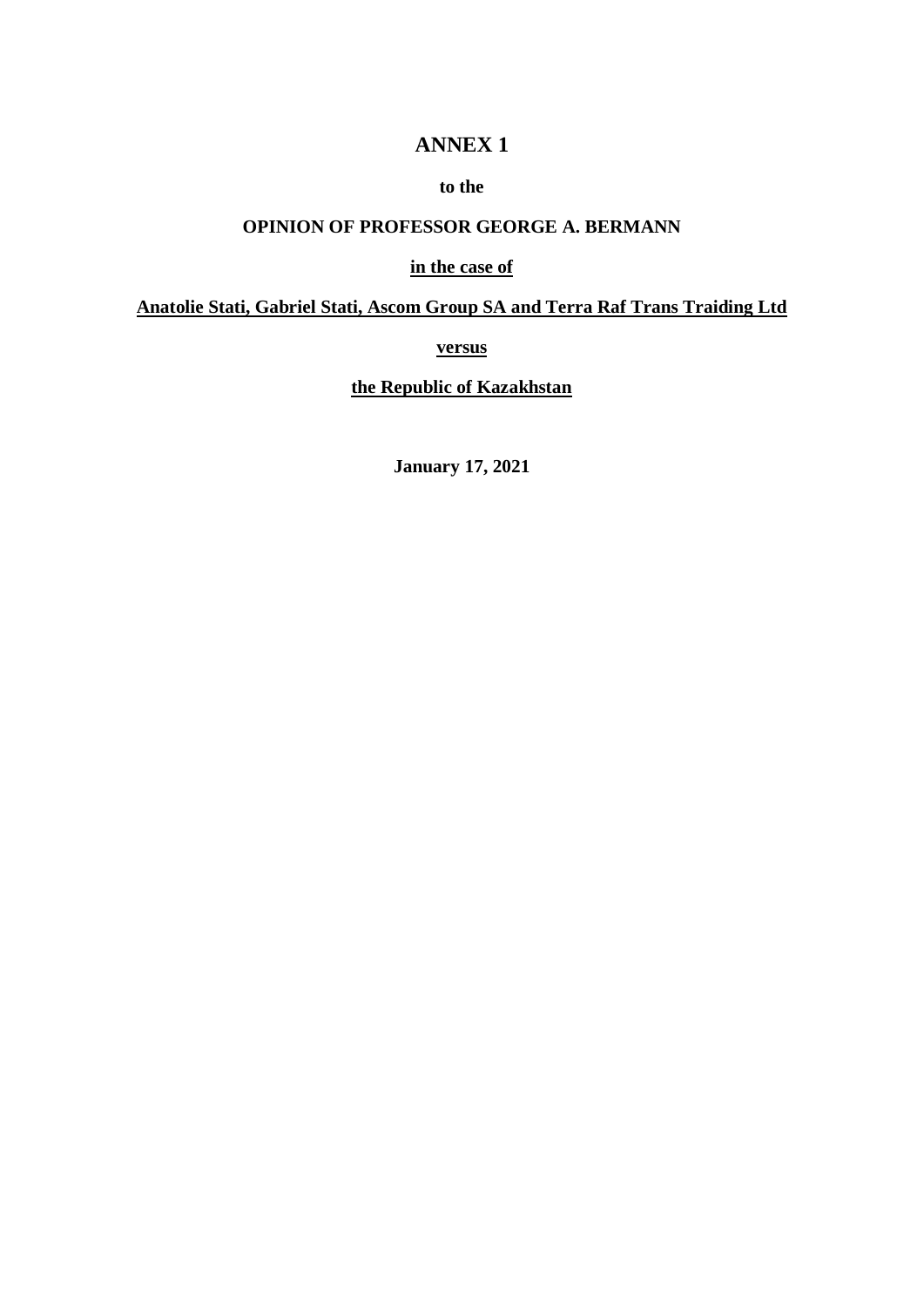# **ANNEX 1 - DRAMATIS PERSONAE**

| <b>Individuals</b>         | <b>Description</b>                                                                                                                                                                             |
|----------------------------|------------------------------------------------------------------------------------------------------------------------------------------------------------------------------------------------|
| <b>Alexander Layton QC</b> | <b>English Barrister at Twenty Essex</b><br>chambers specializing in private<br>international law, cross-border disputes,<br>and commercial law. Expert for<br>Kazakhstan.                     |
| <b>Anatolie Stati</b>      | Wholly owns Ascom. General Director of<br>TNG from April 2001 to May 2009. One<br>of the claimants in the Arbitration.                                                                         |
| <b>Artur Lungu</b>         | Chief Financial Officer of Ascom who was<br>substantially involved in the commercial<br>aspects of the LPG Plant project.                                                                      |
| Dr. Patrik Schöldström     | Currently a Judge of the Svea Court of<br>Appeal. Expert for Kazakhstan.                                                                                                                       |
| <b>Edward Petre-Mears</b>  | Company secretary for Perkwood. Granted<br>general powers of attorney to Anatolie<br>Stati and Gabriel Stati to act for Perkwood<br>for one year from 2005-2009.                               |
| <b>Egishe Dzhazoyan</b>    | Partner of King & Spalding LLP. Acts as<br>the Statis' counsel in the Enforcement<br>Proceedings.                                                                                              |
| <b>Elena Ozerov</b>        | Accountant of Ascom who signed the<br>Perkwood Agreement.                                                                                                                                      |
| <b>Eldar Kasumov</b>       | Personal chauffeur of Anatolie Stati who<br>signed various annexes to the Perkwood<br>Agreement on behalf of Perkwood and the<br>Laren Transaction settlement agreement on<br>behalf of Laren. |
| <b>Ernst Kallweit</b>      | Employee of TGE and one of the engineers<br>tasked with the design of the equipment for                                                                                                        |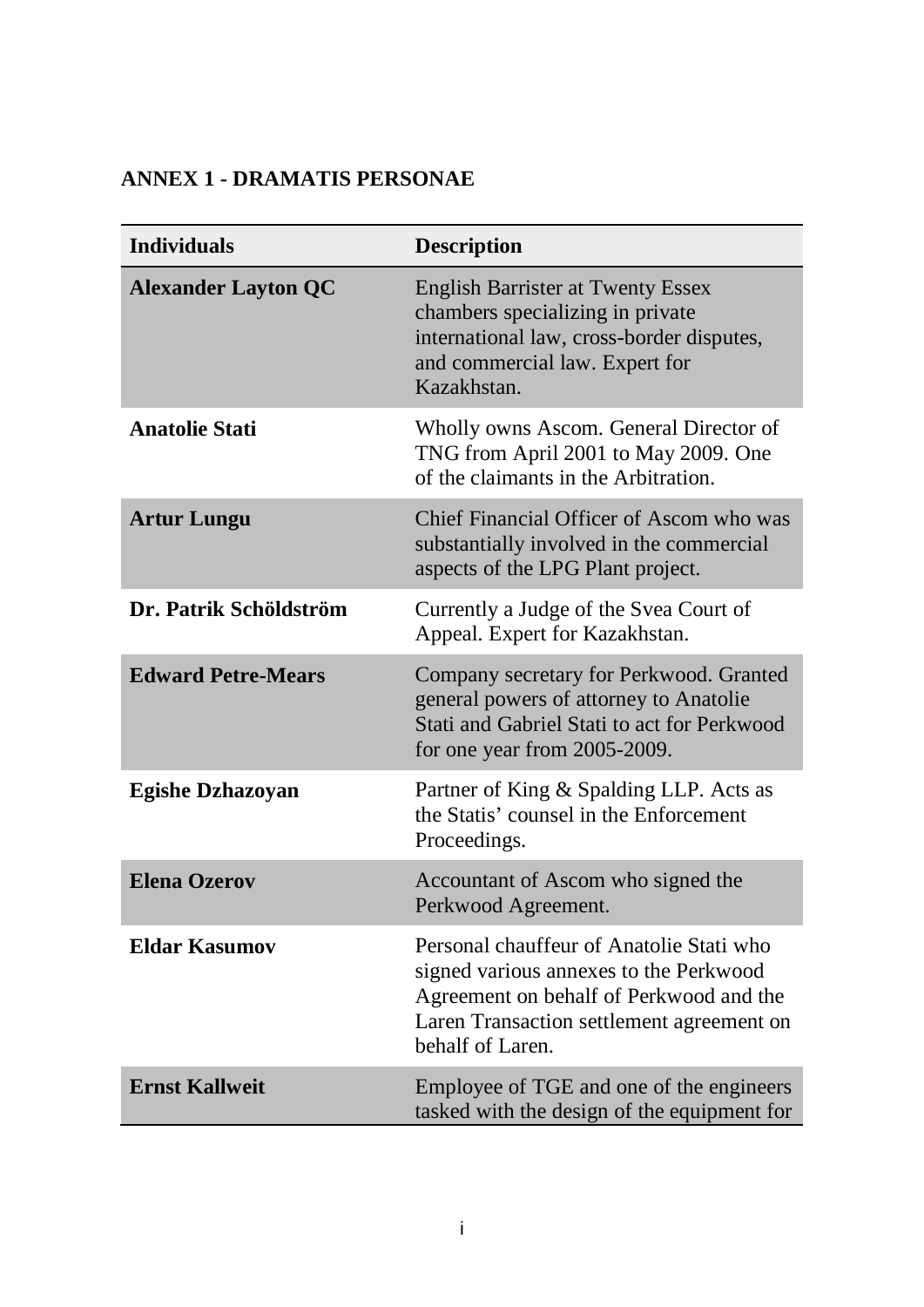|                                               | the LPG Plant. Witness for Kazakhstan in<br>the Svea Court of Appeal Proceedings.                                                                                                             |
|-----------------------------------------------|-----------------------------------------------------------------------------------------------------------------------------------------------------------------------------------------------|
| Franjo Zaja                                   | Employee of TGE who worked on the<br>construction site of the LPG Plant as a<br>supervisor from mid-2008 to early 2009.<br>Witness for Kazakhstan in the Svea Court<br>of Appeal Proceedings. |
| <b>Gabriel Stati</b>                          | Natural citizen of Moldova and Romania<br>and the son of Anatolie Stati. One of the<br>claimants in the Arbitration.                                                                          |
| <b>Kenneth Fleuriet</b>                       | Partner of King & Spalding LLP. Counsel<br>to the Statis in the Arbitration and the Vitol<br>Arbitrations. Witness for the Statis in the<br>Svea Court of Appeal Proceedings.                 |
| <b>Professor Christoph</b><br><b>Schreuer</b> | Leading expert in the field of international<br>investment. Expert for Kazakhstan.                                                                                                            |
| <b>Sarah Petre-Mears</b>                      | Director of Perkwood. Granted general<br>powers of attorney to Anatolie Stati and<br>Gabriel Stati to act for Perkwood for one<br>year from 2005-2009.                                        |
| <b>Stefan D. Cassella</b>                     | Expert on asset forfeiture and money<br>laundering and former Deputy Chief of the<br>U.S. Justice Department's Asset Forfeiture<br>and Money Laundering Section. Expert for<br>Kazakhstan.    |
| <b>Stefan Huibregtse</b>                      | CEO and Managing Partner of TPA<br>Global. Expert for Kazakhstan.                                                                                                                             |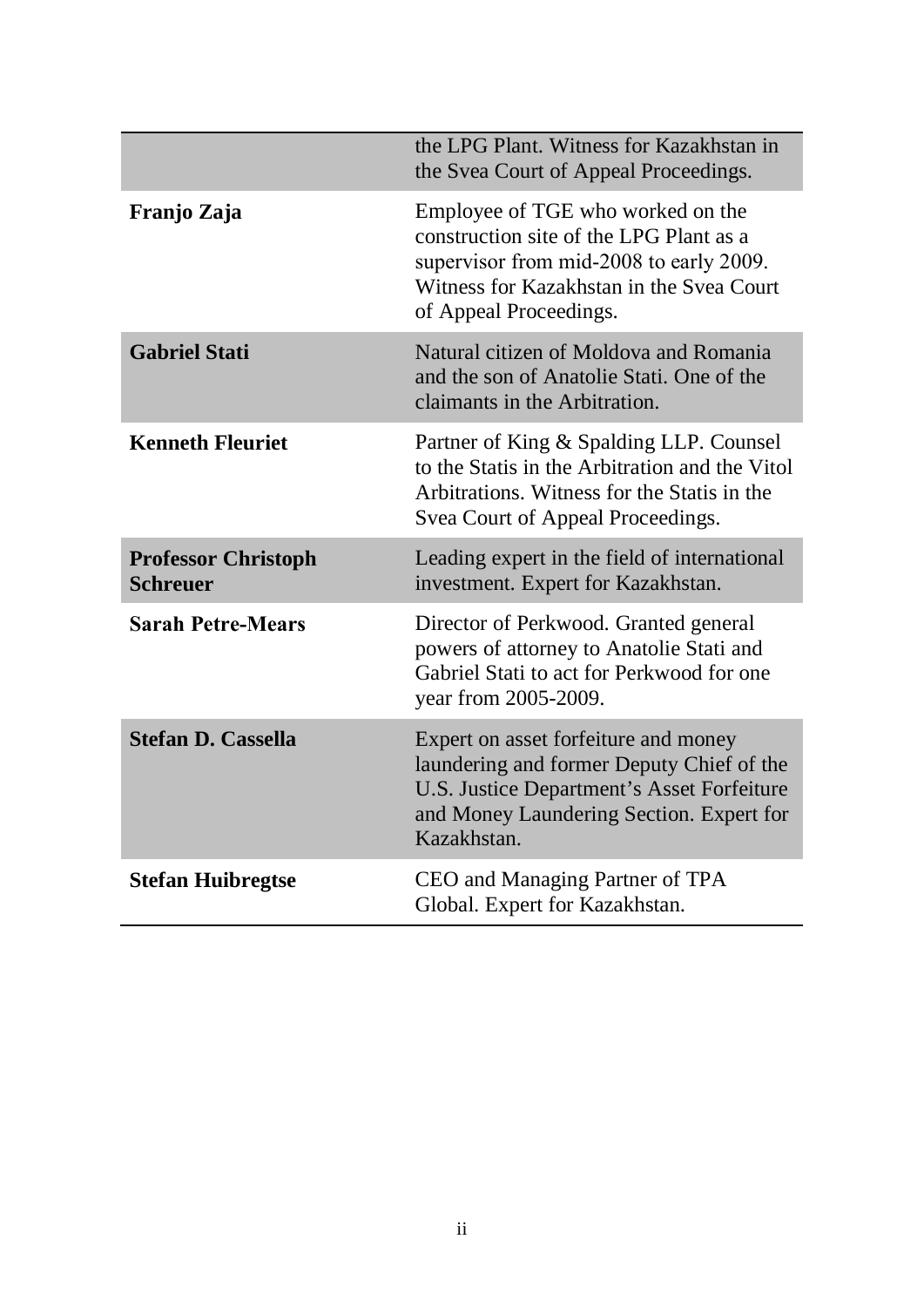| <b>Companies</b>                  | <b>Description</b>                                                                                                                                                                                                                                     |
|-----------------------------------|--------------------------------------------------------------------------------------------------------------------------------------------------------------------------------------------------------------------------------------------------------|
| <b>Ascom Group S.A.</b>           | Joint stock company incorporated under<br>the laws of Moldova, with headquarters in<br>Moldova. One of the claimants in the<br>Arbitration. Held 100% of the shares in<br>KPM LLP. Party to the Tractebel Contract.                                    |
| Azalia Ltd.                       | Statis' affiliated company at all relevant<br>times. Party to the Tractebel Contract.                                                                                                                                                                  |
| <b>Bank of New York Mellon</b>    | Custodian of NBK's assets. Party to the<br>BNYM Proceedings between Kazakhstan,<br>NBK and the Statis.                                                                                                                                                 |
| <b>Charles River Associates</b>   | Global consulting firm that offers<br>economic, financial, and strategic expertise<br>to law firms and corporations. Forensic<br>accountant for Ascom during the Vitol<br>Arbitrations.                                                                |
| <b>Deloitte &amp; Touche GmbH</b> | Global provider of audit and assurance,<br>consulting, financial advisory, risk<br>advisory, tax and related services. Expert<br>for Kazakhstan in the Arbitration, the Svea<br>Court of Appeal Proceedings and the<br><b>Enforcement Proceedings.</b> |
| <b>FTI Consulting</b>             | Global business advisory firm that<br>specializes in corporate finance and<br>restructuring, economic consulting,<br>litigation consulting, strategic<br>communications and technology. Financial<br>experts for the Statis in the Arbitration.        |
| <b>General Affinity Ltd.</b>      | Statis' affiliated company at all relevant<br>times. Used as a vehicle for the sales of<br>crude oil and gas condensate.                                                                                                                               |
| <b>Hayden Intervest Ltd.</b>      | Statis' affiliated company at all relevant<br>times, incorporated in the British Virgin<br>Islands. One of the recipients of the money<br>channeled through Perkwood and Azalia.                                                                       |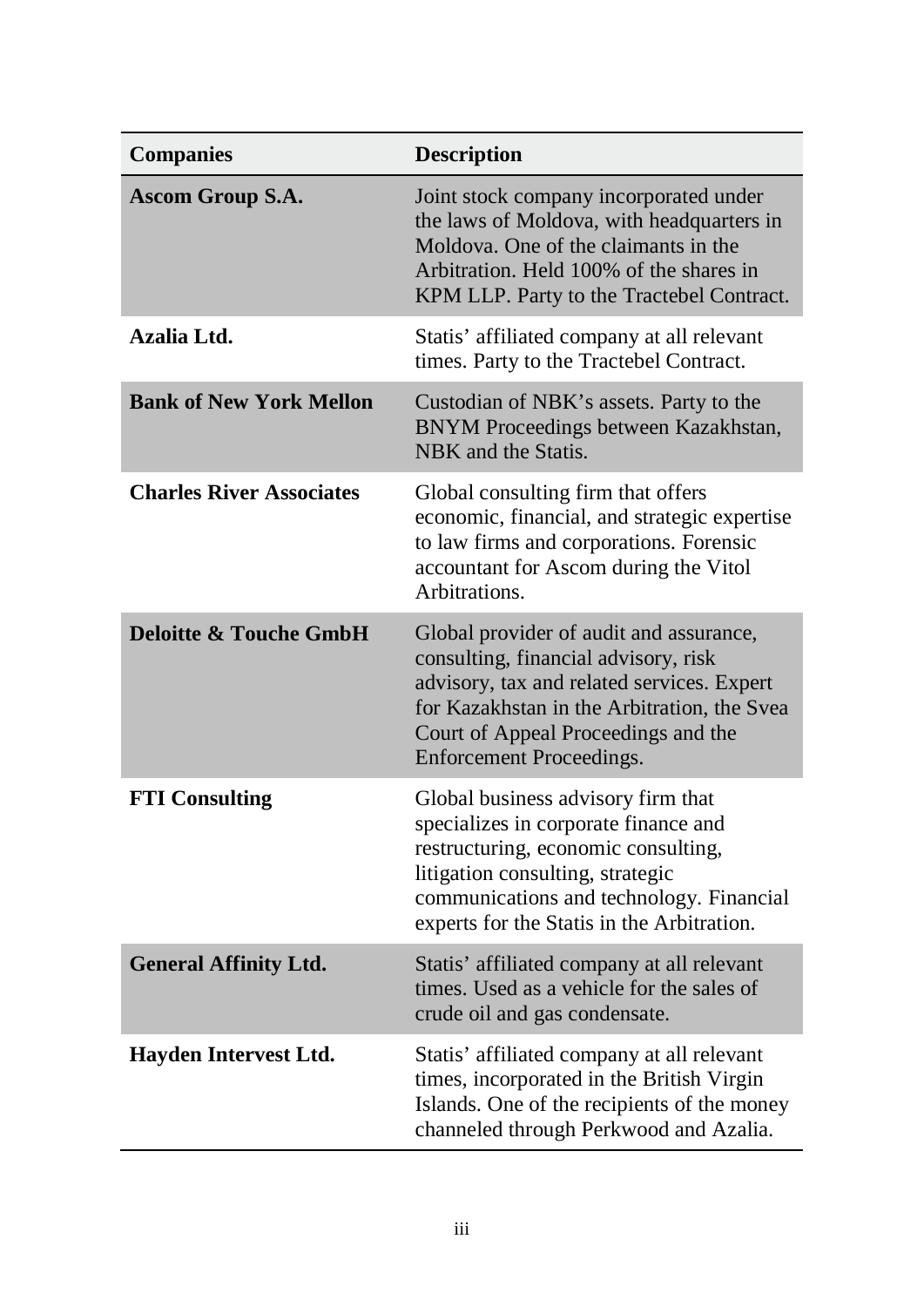| <b>KazMunayGas EP</b>                        | Kazakh state-owned oil and gas company<br>and one of the bidders during the 2008<br>Project Zenith process for the acquisition<br>of Tolkynneftegaz LLP and Kazpolmunay<br>LLP.                        |
|----------------------------------------------|--------------------------------------------------------------------------------------------------------------------------------------------------------------------------------------------------------|
| <b>Kazpolmunay LLP</b>                       | Kazakh company that was awarded a<br>subsoil use contract for the Borankol field<br>on March 30, 1999. Party to the Indenture.                                                                         |
| King & Spalding LLP                          | Global law firm. Counsel to the Statis in<br>the Arbitration, Vitol Arbitrations and<br><b>Enforcement Proceedings.</b>                                                                                |
| <b>KPMG Audit LLC</b>                        | One of the world-wide leading providers of<br>audit, tax and advisory services. Auditor<br>for TNG and KPM from 2007 to 2010.                                                                          |
| <b>Montvale Invest Ltd.</b>                  | Statis' affiliated company at all relevant<br>times.                                                                                                                                                   |
| <b>National Bank of</b><br><b>Kazakhstan</b> | Kazakhstan's central bank. Party to the<br>Swedish Enforcement Proceedings.                                                                                                                            |
| Perkwood Investment Ltd.                     | Stati affiliated company, incorporated in<br>England on September 14, 2005 and<br>dissolved on March 5, 2011, after filing<br>dormant accounts during this period. Party<br>to the Perkwood Agreement. |
| <b>PricewaterhouseCoopers</b>                | One of the world-wide leading providers of<br>audit, tax and advisory services. Financial<br>expert for Kazakhstan.                                                                                    |
| <b>Renaissance Capital</b>                   | Russian investment bank that prepared the<br>Information Memorandum during the<br>contemplated sale of the Statis' Kazakh<br>assets.                                                                   |
| <b>Stadoil Ltd.</b>                          | Statis' affiliated company at all relevant<br>times. Used as a vehicle for the sales of<br>crude oil and gas condensate.                                                                               |